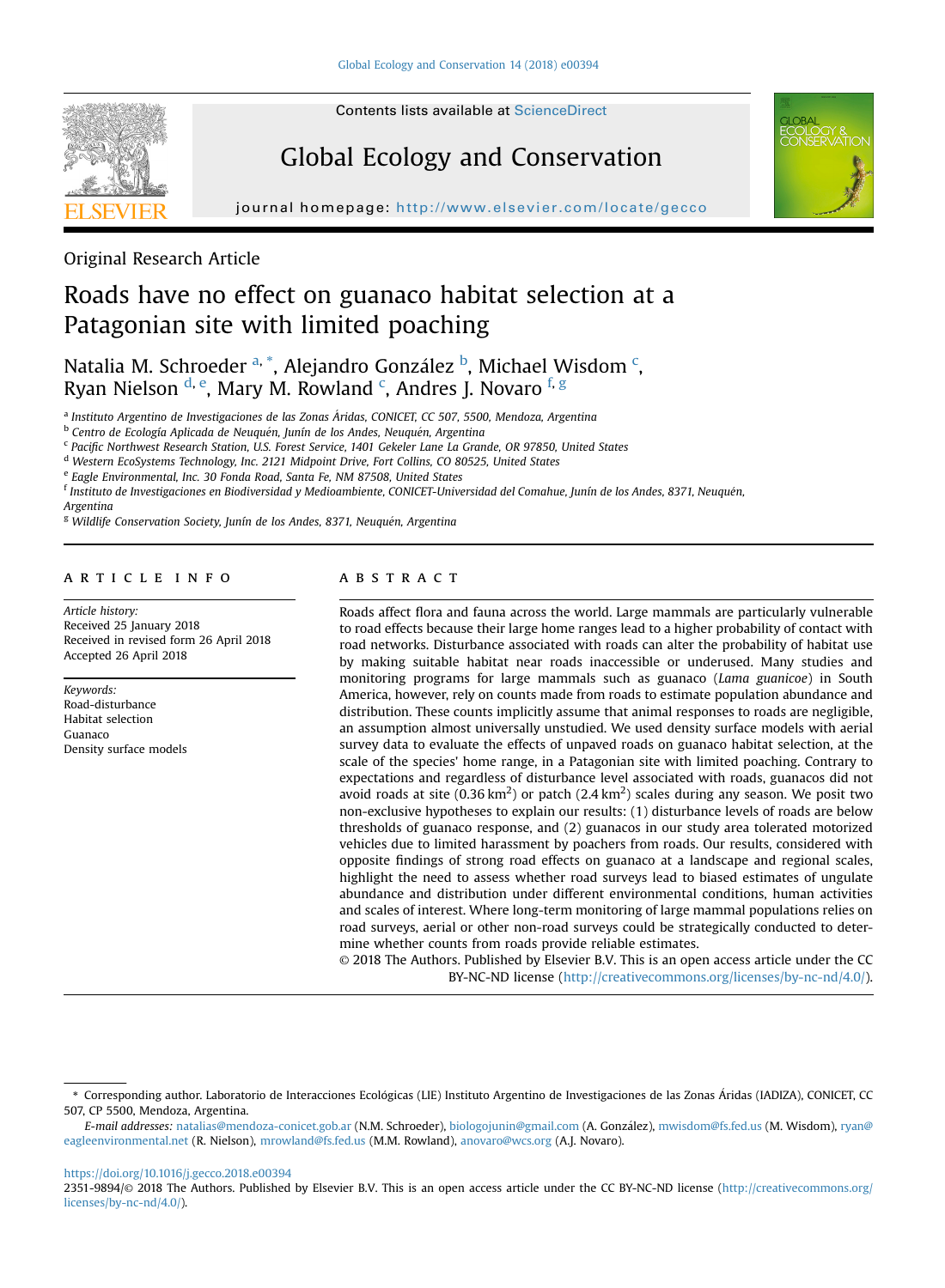# 1. Introduction

Road ecology, the study of ecological effects of roads and traffic, has grown remarkably as a sub-discipline over the past 20 years [\(Trombulak and Frissell, 2000;](#page-9-0) [Forman et al., 2003;](#page-8-0) [van der Ree et al., 2015\)](#page-9-0). Documented impacts of roads in wildlife populations can be either negative, positive or neutral (i.e. no effect) depending on the taxa, ecological context, spatial scale and type of animal response considered. Slow-moving animals, less successful than fast ones at avoiding vehicles, generally are negatively affected by roads, as is the case for amphibians and reptiles [\(Steen et al., 2006;](#page-9-0) [Stevens et al., 2006\)](#page-9-0). Roads have positive effects on some species by increasing habitat quality, for example by providing novel food resources for scavengers that also are adept at avoiding vehicles [\(Lambertucci et al., 2009](#page-9-0)). Neutral road effects have been observed in small mammals, such as red squirrels (Sciurus vulgaris), which do not avoid roads and cross them during exploration and dispersal movements [\(Fey et al., 2016](#page-8-0)).

Large mammals are often negatively affected by roads [\(Rytwinski and Fahrig, 2012](#page-9-0)). Direct effects include mortality from collisions, increased vulnerability to hunters and poachers, increased movement rates and stress levels, and avoidance of areas near roads ([Hayes et al., 2002;](#page-8-0) [Gagnon et al., 2007;](#page-8-0) [Beyer et al., 2013;](#page-8-0) [Wilson et al., 2016](#page-9-0)). Indirect effects include habitat loss and fragmentation as well as loss of habitat quality, for example through increased abundance of exotic plants in verges [\(Fahrig and Rytwinski, 2009](#page-8-0), [D'amico et al., 2016\)](#page-8-0). Disturbance associated with roads can alter the probability of habitat use by making suitable habitat near roads inaccessible or underused [\(Whittington et al., 2004\)](#page-9-0). This response leads to a "roadeffect zone", defined as the distance from the edge of the road over which significant ecological effects can be detected [\(Forman and Alexander, 1998\)](#page-8-0). Not all roads open to traffic, however, elicit avoidance by large mammals. Characteristics such as road material, removal of vegetation along roadsides, traffic flow, traffic volume and vehicle speed are important disturbance factors that can influence the magnitude and extent of road avoidance [\(Forman et al., 2003\)](#page-8-0). Additionally, long-lived animals with learning capacity, such as large mammals, are able to make spatio-temporal adjustments to the presence of roads, e.g., by using habitats close to roads or crossing roads during hours of reduced human activity [\(Laurian et al., 2008;](#page-9-0) [Neumann et al., 2013;](#page-9-0) [Thurfjell et al., 2015\)](#page-9-0), or they are able to habituate to roads when they learn that the stimulus is not lethal ([Haskell et al., 2006](#page-8-0); [Marino and Johnson, 2012](#page-9-0)).

Habitat selection in relation to roads is a hierarchical process acting at different spatial scales [\(Johnson, 1980](#page-8-0)). At coarse scales, roads and associated disturbances can alter home range selection and distributional ranges of species and ultimately affect population persistence. Caribou Rangifer tarandus caribou, for example, excluded a Canadian highway from their home ranges as the intensity of the highway disturbance increased [\(Leblond et al., 2013](#page-9-0)), and sizes of home ranges of moose Alces alces containing roads were larger than those without roads ([Laurian et al., 2008](#page-9-0)). Once the home range is selected, the presence of roads and associated disturbances can affect local habitat quality, triggering behavioral processes like shifts in habitat patch or foraging site selection. Within their home range, for example, caribou used road-buffer zones less frequently and avoided habitat types that were selected elsewhere in their home range [\(Leblond et al., 2013\)](#page-9-0), and elk Cervus canadensis crossed highways less frequently as traffic volume increased [\(Gagnon et al., 2007\)](#page-8-0).

Habitat selection responses in relation to roads have been extensively studied for some North American and European ungulates (see for example [Rowland et al., 2000,](#page-9-0) [2004;](#page-9-0) [Wisdom et al., 2005](#page-9-0); [Laurian et al., 2008](#page-9-0); [Leblond et al., 2013](#page-9-0)). Analyses of road impacts in other regions, however, are scarce. A South American endemic camelid, the guanaco Lama guanicoe, is the most widely distributed wild herbivore in South America and the main prey of the native carnivore, the cougar Felis concolor ([Franklin et al., 1999](#page-8-0); Zanón Martínez et al., 2012). Guanacos suffered a drastic population decline during the twentieth century, mainly caused by competition from livestock and poaching ([Baldi et al., 2010](#page-8-0)). Although the road network has grown throughout the species' range along with the expansion of cities and livestock raising, the response of guanacos to roads has received little attention. The available evidence at broad scales suggests that guanacos are negatively affected by the density of roads mainly due to high poaching pressure spread through the road network [\(Radovani et al., 2014;](#page-9-0) [Rivas et al.,](#page-9-0) [2015](#page-9-0)), which possibly alters home range selection of this species. Disturbance of guanacos related to roads within the scale of the home range has not been assessed and could be potentially confounded with the impact of continuous harassment of poachers that use roads ([Donadio and Buskirk, 2006\)](#page-8-0). Evaluating the effect of roads in areas sustaining relatively low poaching levels can provide an appropriate context for understanding guanaco responses to roads across the spectrum of different road-associated disturbances, and help disentangle impacts of poaching from effects of regular vehicle traffic and speed.

Most studies of guanaco population density, age ratios, and social structure have been based on ground transect surveys from roads ([Baldi et al., 2001](#page-8-0); [Travaini et al., 2015,](#page-9-0) [2007](#page-9-0); [Pedrana et al., 2010;](#page-9-0) [Acebes et al., 2013;](#page-8-0) [Nabte et al., 2013](#page-9-0); [Iranzo](#page-8-0) [et al., 2013;](#page-8-0) [Schroeder et al., 2013](#page-9-0), [2014](#page-9-0); [Wurstten et al., 2014](#page-10-0); [Radovani et al., 2014](#page-9-0); [Moraga et al., 2014](#page-9-0)). Wildlife researchers and resource managers extensively use road surveys as a cost-effective method because they are replicable and consistent for monitoring species like guanaco and for other large-bodied species (e.g. [Grünewald et al., 2016](#page-8-0); [Arbieu et al., 2017](#page-8-0); [Yirga et al.,](#page-10-0) [2017](#page-10-0)). For example, monitoring of population parameters (e.g. density and population structure) through road surveys provides key indicators used by the enforcement authority to approve the annual permits for live-shearing guanacos in southern Mendoza province, Argentina [\(Carmanchahi et al., 2014\)](#page-8-0). Surveying from roads, however, implicitly assumes that wildlife responses to roads are neutral or negligible, which typically has not been evaluated. In summary, understanding road effects on guanaco and other species is important because: (1) roads can alter habitat selection patterns and ultimately, affect population persistence ([Rytwinski and Fahrig, 2012\)](#page-9-0), and (2) biases that may result from using roads in ground surveys for wildlife monitoring are poorly understood [\(Marques et al., 2013](#page-9-0)).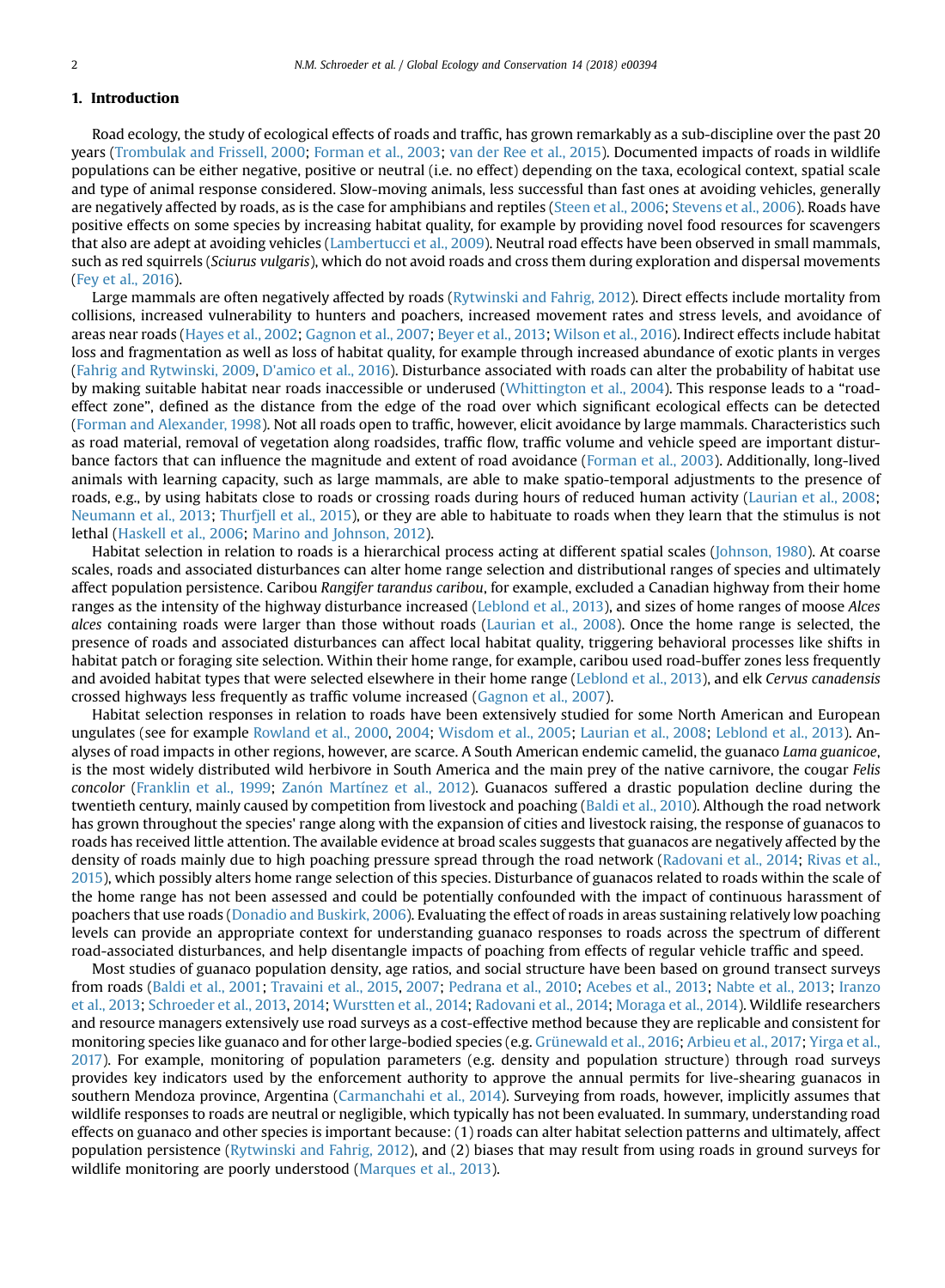<span id="page-2-0"></span>In this study, we evaluated the effect of roads associated with different disturbance levels on guanaco habitat selection at the scale of a home range, in a protected area of northern Patagonia with low poaching pressure. We estimated spatial and seasonal variation in guanaco local abundance using the density surface model approach (hereafter, dsm) [\(Miller et al., 2013](#page-9-0)), which combines the fundamentals of distance sampling based on the probability of detection with the flexibility of Generalized Additive Models (GAM) ([Wood, 2006](#page-10-0)). Unpaved roads are typical of rural environments and protected natural areas where wild species, even the most threatened, mostly occur. In turn, this type of road is used commonly for wildlife sampling worldwide and in different biomes, so the study of the effects of unpaved roads is especially relevant. Animals moving through a landscape may avoid roads due to 1) the removal of vegetation that otherwise may have served as cover from predators (gap avoidance, [Chen and Koprowski, 2016\)](#page-8-0), 2) disturbances associated with traffic such as noise, lights, vibrations, and dust in suspension (traffic-emission avoidance, [Forman and Alexander, 1998](#page-8-0)), or 3) vehicles themselves, in the case of those species that have the cognitive ability to do so such as long-lived animals (vehicle avoidance, [Fahrig and Rytwinski,](#page-8-0) [2009](#page-8-0)). Our study area, like the rest of the Patagonian steppe, includes expansive open areas dominated by pastures, with patches of low-statured shrub vegetation (<1 m) and relatively flat topography. Thus, constructing roads in our area does not likely produce a noticeable change in the vegetation (gaps) as may happen in forested areas. Previous studies have found that guanacos may perceive traffic disturbance as a threat (similar to predation risk, [Taraborelli et al., 2014](#page-9-0)), thus, they are expected to change habitat use accordingly. Therefore, the underlying hypothesis is that the disturbance associated with roads alters guanaco habitat selection within the home range. Specifically, we expected lower local abundance of guanacos close to primary roads, which have higher levels of disturbance associated with higher traffic rates and speed of the vehicles.

# 2. Material and methods

# 2.1. Study area

The study area was in northern Patagonia, in the west-central part of Argentina (36°36′S, 68°34′W), a volcanic landscape of scrub and grassland steppes ([Martínez Carretero, 2004\)](#page-9-0). The area encompassed 3800 km<sup>2</sup> of the northeastern part of La Payunia Provincial Reserve (Fig. 1) with a combination of private and public lands. The road-network density in the study area was 0.16 km km<sup>-2</sup>, composed of primary and minor roads. Primary roads were 6–7 m wide, unpaved provincial routes connecting Mendoza, La Pampa and Neuquén provinces with an estimated mean traffic of 27 vehicles per day [\(Taraborelli](#page-9-0) [et al., 2014\)](#page-9-0), and vehicle speeds up to 80–100 km/h. Minor roads were narrow ( $\sim$ 2 m) unpaved tracks used occasionally by rural people, park rangers, and researchers, with an estimated mean traffic of 4 vehicles per day ([Taraborelli et al., 2014](#page-9-0)), and



Fig. 1. Study area in La Payunia Reserve and surroundings, located in northern Patagonia (central west of Argentina).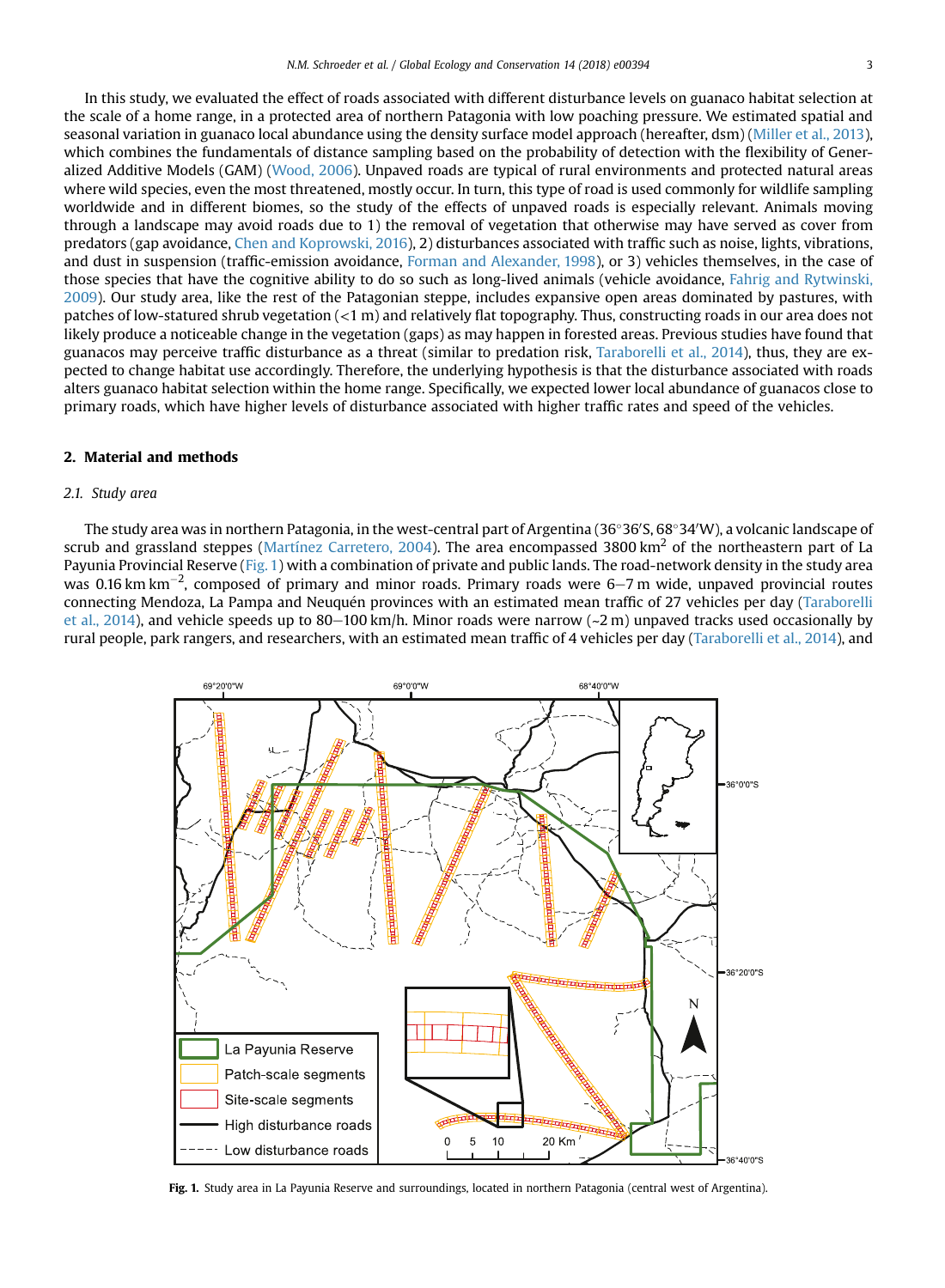<span id="page-3-0"></span>vehicle speeds up to 30 km/h ([Fig. 1\)](#page-2-0). We used primary and minor roads as proxies of high and low disturbance levels, respectively.

At La Payunia, poaching was continuously monitored by reserve rangers. Based on a 9-year study of guanaco survival, annual poaching mortality in Payunia was low (<1%; [Bolgeri and Novaro, 2015\)](#page-8-0). Few humans inhabited the study area. The dominant land use was livestock grazing, primarily by goats. Oil exploration, extraction, and mining activities surrounded the reserve area, and contributed to the daily traffic on primary roads near these operations.

#### 2.2. Data collection

We evaluated the potential effects of roads on guanaco local abundance and distribution using aerial surveys. Two datasets from a previous study designed to estimate guanaco abundance in this area were used. The first dataset was obtained from a large-scale design with nine  $16-45$  km line transects arranged in a zig-zag pattern ([Buckland et al.,](#page-8-0) [2001](#page-8-0)). The second came from a simultaneous smaller-scale design with six 10-km parallel line transects, 3 km apart [\(Fig. 1\)](#page-2-0), intended to calibrate aerial vs. terrestrial surveys of guanacos. The smaller area was specifically chosen as representative of the whole area (similar environmental features) to extrapolate the calibrated measures to the larger area, so substantial biases from pooling these two datasets for this study were not expected. Moreover, segments (and not lines) were our sampling units (section 2.4 Data analysis below), so the (shorter) transects arranged in this smaller area have a reduced relative weight. Surveys were conducted in December 2007 (austral spring) and repeated using the same designs, plane and observer team in February 2008 (summer) and June 2008 (autumn) to account for temporal variation in guanaco distribution.

A Cessna 182 fixed-wing aircraft was used, flying at a mean speed of 150 km/h. Mean flying altitudes were 167 m above ground level (magl) in December 2007, 470 magl in February 2008, and 450 magl in June 2008. This variation in flight height was due to safety concerns and weather conditions (i.e., wind). The characteristic volcanic landscape of our study area (i.e., dark soil and scarce vegetation) provided a good background to detect and count guanacos without difficulty so detectability was assumed not affected by flight altitude. Guanaco detection occurred 500-100 m forward from the plane to fix their initial positions, previous to any potential movement induced by the plane. However, the distance between their (original) positions and each transect was measured once they were under the plane to avoid angular distortions. In general, guanacos ignored the plane or fled short distances in random directions (probably the direction of the perceived noise depended on local topography). Furthermore, guanaco movements were brief and much slower than the plane so the chance of double counting them (in adjacent lines) was very small. Once guanacos were observed, group size, perpendicular distance to flight path and geographic location of the observer were recorded. Perpendicular distances were obtained from five distance intervals projected to the ground, by adhering tape to wing mounts and windows ([Rudran et al., 1996](#page-9-0)), and from flight altitude at the moment each group was observed. Sampling effort of each survey covered 368 km of transects. Actual position of each guanaco observation was obtained with observer locations and perpendicular distances.

#### 2.3. Data analysis

Prescribed distance intervals during aerial surveys were adjusted according to mean flight height of each survey. Following standard distance sampling methodology ([Buckland et al., 2001](#page-8-0)), we first adjusted a detection function  $g(y)$  from perpendicular distances of each observation to account for the probability of detecting guanacos during the three surveys. Truncation distance (w) was defined by the farthest interval:  $201-335$  m (December),  $564-939$  m (February),  $486-810$  m (June), which in turn was defined by flight height. Since probability of detecting animals may be high for large groups, we compared detection models with and without group size as covariate [\(Marques and Buckland, 2004\)](#page-9-0). We used Akaike's Information Criteria (AIC) ([Burnham and Anderson, 2002\)](#page-8-0) and chi-square goodness-of-fit tests to select the best detection function model [\(Buckland et al., 2001](#page-8-0)). Analyses were performed using the Distance package for R (https://[www.r-project.org/.](http://www.r-project.org/))

#### 2.4. Density surface model (dsm)

We divided each transect into segments of length *l*, defined by approximately twice the truncation distance w. Differences in w between the three survey periods defined two spatial resolutions of survey units (segment sizes): a "patch scale"  $l = 1500$  m (2.4 km<sup>2</sup>) applied to February and June data, and a "site scale"  $l = 600$  m (0.36 km<sup>2</sup>) applied to the three surveys [\(Fig. 1\)](#page-2-0). Estimated seasonal home-range sizes of guanacos in our study area were  $63-632$  km<sup>2</sup> for sedentary guanacos and  $62-712$  km<sup>2</sup> for migratory guanacos (M.J. Bolgeri and A. Novaro, unpublished data); therefore, patch and site scales defined are within guanaco home ranges. We recorded the number of animals within each segment as  $n_i$ ,  $i = 1, ...$  T, totaling 239 segments (patch scale), and 586 segments (site scale). We used GAM [\(Wood, 2006\)](#page-10-0), with a negative binomial error distribution and logarithmic link function to relate the animal count  $n_i$  in each segment j with spatial covariates. For December, we modeled "estimated abundance" instead of "counts", using a Horvitz-Thompson-like estimator ([Hedley and Buckland, 2004](#page-8-0)) because the detection function included an observation-level covariate other than distance (i.e., group size, Supplementary material S1):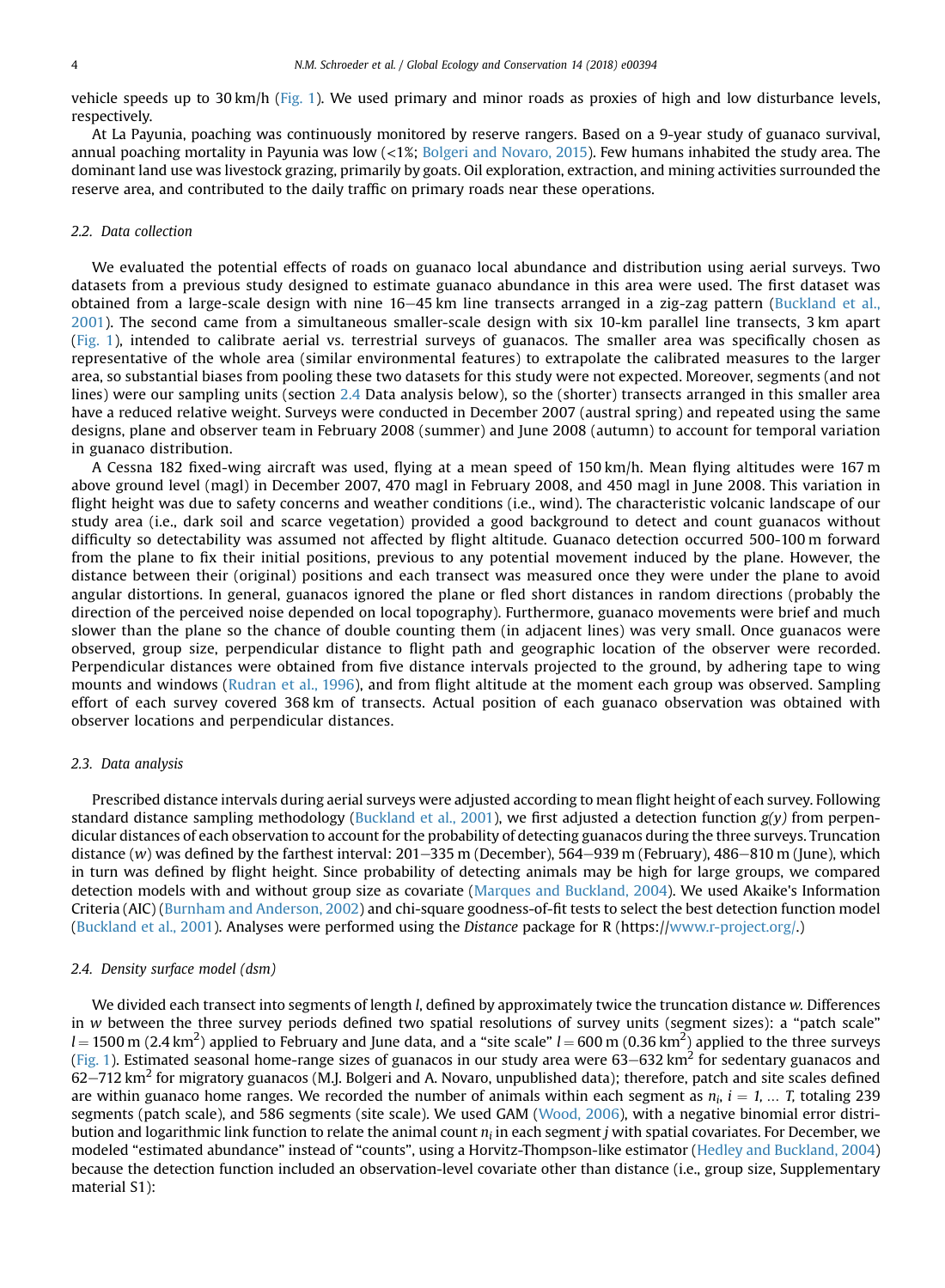<span id="page-4-0"></span>
$$
\widehat{N} = \sum_{r=1}^{R_j} \frac{s_{jr}}{\widehat{p}(z_{rj})}
$$

where  $R_i$  was the number of animals in segment j,  $s_{ir}$  was the size of the rth cluster in segment j, and  $p_{ii}$  was the estimated probability of observing an animal  $i$  in a segment  $j$  as a function of covariate  $z$ , obtained from the detection function.

For modeling, we followed three steps. First, we fit a road-effect density surface model (dsm) using distance to low and high disturbance roads as covariates. Considering that animals may respond to roads only within a certain distance threshold ([Rowland et al., 2000](#page-9-0); [Forman and Deblinger, 2000;](#page-8-0) [Frair et al., 2008\)](#page-8-0), we also considered distance to variables at 4, 5, 7.5 and 10 km thresholds (Table 1). Second, we fit environmental-effect models, using combinations of different variables related to plant productivity, topography and human impact (Table 1) shown to influence guanaco distribution and resource selection ([Pedrana et al., 2010](#page-9-0); [Schroeder et al., 2013](#page-9-0); [Rivas et al., 2015\)](#page-9-0). Finally, we combined the best road-dsm with the best environmental-dsm into a full model, and compared it with the environmental-dsm (without road effect), to identify the final model. We tested for multicollinearity between variables using Pearson's pairwise correlation analysis and concurvity analysis [\(Miller et al., 2013](#page-9-0)), before and after fitting models, respectively.

To fit the GAM we used an extra penalty and the (approximate) p-values to remove smoothing terms ([Wood, 2006](#page-10-0)). We performed smoothness selection using Maximum Likelihood methods (ML) ([Wood, 2006\)](#page-10-0). Best-fit models were selected based on the lowest AIC values, but also by taking into account parsimony, residual diagnostic plots, and the deviance explained [\(Miller et al., 2013](#page-9-0)). Modeling was done with the dsm package for R, and GIS analysis was conducted using OGIS 2.12.3 <http://www.qgis.org/es/site/>. We tested for autocorrelation of final model residuals using the function dsm. cor in the R package dsm, and the function correlog in the R package ncf; the latter is a function to estimate spatial correlograms based on Moran's I test. We conducted these analyses separately for February (at both scales) and December (only site scale). We withheld June data for model validation.

#### Table 1

| Model type                   | Variable                                                        | Code                                                           | Description                                                                                                                                                                                                                                                                                                                                                                                                                                   | Source                                                                                      |
|------------------------------|-----------------------------------------------------------------|----------------------------------------------------------------|-----------------------------------------------------------------------------------------------------------------------------------------------------------------------------------------------------------------------------------------------------------------------------------------------------------------------------------------------------------------------------------------------------------------------------------------------|---------------------------------------------------------------------------------------------|
| Road model                   | Roads <sup>a</sup><br>High<br>disturbance<br>roads <sup>a</sup> | distR<br>distHi<br>distHi4<br>distHi5<br>distHi7.5<br>distHi10 | Euclidean distance to any road<br>Euclidean distance to high disturbance roads without<br>threshold, and up to $4, 5, 7.5, 10$ km.                                                                                                                                                                                                                                                                                                            | National Geographic Institute database<br>(IGN), own records                                |
|                              | Low<br>disturbance<br>roads <sup>a</sup>                        | distLo<br>distLo4<br>distLo5<br>distLo7.5<br>distLo10          | Euclidean distance to low disturbance roads without<br>threshold, and up to $4, 5, 7.5, 10$ km.                                                                                                                                                                                                                                                                                                                                               |                                                                                             |
| Environmental Plant<br>model |                                                                 | evimax mean<br>decMea evi<br>febMea_evi<br>junMea_evi          | Maximum and mean value in 11 years ( $2001-2011$ ) and in MODIS satellite imagery seasonal database<br>productivity <sup>b</sup> evimean_mean_time of survey of the enhanced vegetation index (EVI), at (https://lpdaac.usgs.gov/dataset_discovery/<br>250-m spatial resolution.                                                                                                                                                              | modis/modis_products_table)                                                                 |
|                              | Topography <sup>b</sup>                                         | DEM_mean<br>slope_mean<br>TRI mean<br>VRM_mean                 | Elevation of 30-m grid in meters<br>Slope (percentage) estimated from elevation data<br>Terrain ruggedness index (TRI) is the sum of changes in<br>elevation within an area. Vector ruggedness measure<br>(VRM) quantifies ruggedness by measuring the dispersion<br>of vectors orthogonal to the terrain surface (Sappington<br>et al., 2005). We used radius = $4(9 \times 9$ cell) = 270 m<br>(scale), $(1$ cell = 30 m) for both indexes. | GDEM2 elevation model from NASA Earth<br>Database (https://reverb.echo.nasa.gov/<br>reverb) |
|                              | Human<br>impact <sup>a</sup>                                    | distHS<br>distPerm<br>distTemp                                 | Euclidean distance to any human settlement<br>Euclidean distance to permanent human settlements<br>Euclidean distance to temporary human settlements:<br>seasonal settlements built as shelters with indigenous<br>materials and mostly located in areas with poor<br>accessibility.                                                                                                                                                          | Own records and information from park<br>rangers                                            |
|                              | Spatial<br>location                                             | x,y                                                            | Latitude $(y)$ and longitude $(x)$ of the center of each segment                                                                                                                                                                                                                                                                                                                                                                              |                                                                                             |

Description of the predictor variables used in density surface models of guanaco distribution in relation to roads in La Payunia Reserve, Patagonia, Argentina.

<sup>a</sup> The values were estimated to the segment centroid.

**b** The values were averaged by segments.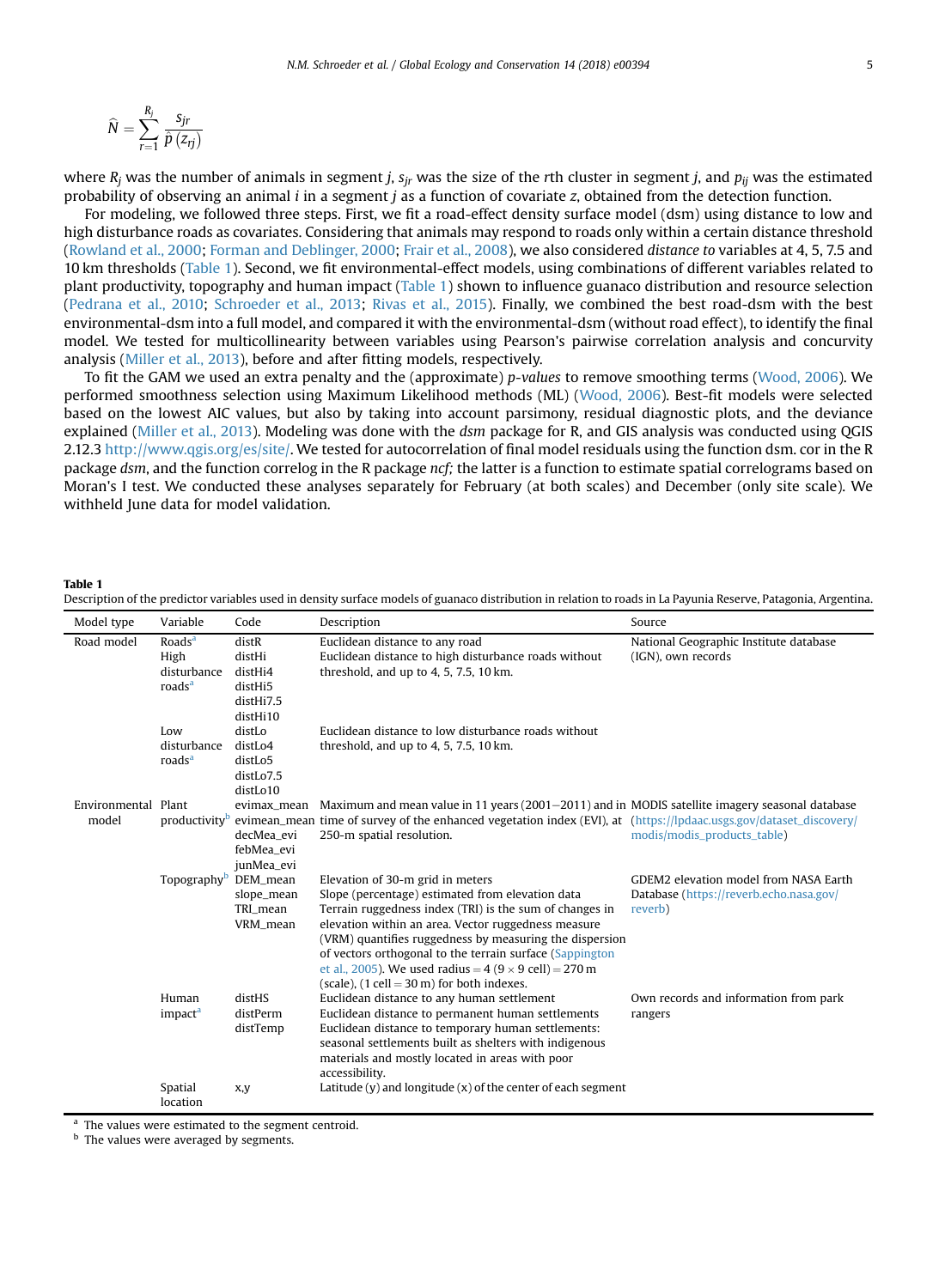### 2.5. Model validation

We evaluated the predictive capacity of our final models for each month (February and December) and scale using data from surveys conducted along the same transects in June 2008. We applied a validation process based on [Johnson et al. \(2006\)](#page-8-0) and [Nielson et al. \(2016\),](#page-9-0) as follows:

- 1. Predict intensity of use across sampling units. Specifically, use June data to predict the abundance of guanacos by segment using the final models (per months and scale). Then, reclassify the units into 20 equal-area bins, e.g., bin 20 contained the highest 5% predicted use of the study area.
- 2. Determine the median prediction  $w(x_i)$  for each bin *i*.
- 3. Determine the utilization  $U(x_i)$  value for each bin *i* using the formula:

$$
U(x_i) = w(x_i) / \sum_{k=1}^{20} w(x_i)
$$

- 4. Sum the count of guanacos observed in June, adjusted for probability of detection, that fall within each bin  $(N_{0b<sub>s</sub>})$ .
- 5. Estimate the expected sum of guanacos observed, adjusted for probability of detection, within each bin, using

$$
N_{Exp.} = N \times U(x_i)
$$

where N is the total number of guanacos observed, adjusted for probabilities of detection (total  $N_{Obs}$ ).

6. Compare expected (from step 5,  $N_{Exp}$ ) to observed (from step 4,  $N_{Obs}$ ) values, using linear regression and Spearman's rank correlation analysis.

Finally, to more fully evaluate potential road effects, we plotted raw data of an indicator of social structure (group size) in relation to distance to high and low disturbance roads up to 5 and 2 km. Additionally, we plotted group size, number of groups, and guanaco local abundance in relation to density (calculated by segment, in QGIS software) of high and low disturbance roads, at both scales of segment size.

#### 3. Results

Guanaco observations recorded in the aerial transects are summarized in Table 2. The selected detection function for guanaco observations in all surveys was half-normal, with group size as a covariate for December only (Supplementary material S1). As a result of the multicollinearity analysis, mean and maximum enhanced vegetation index (EVI; evimean\_mean, evimax\_mean, respectively), mean elevation (DEM\_mean), ruggedness indexes (TRI\_mean, VRM\_mean), distance to any human settlements (distHS) and to any road type (distR) were excluded from analysis (Pearson's pairwise correlation,  $|r| > 0.6$ ).

We did not find consistent effects of either high or low disturbance roads on estimated guanaco abundance in any months or scales analyzed [\(Table 3,](#page-6-0) Supplementary material S2, Tables S2.A-C). In all cases, the best-fitting models were environmental models without road effects, with a deviance explained of 23.56% for February (patch scale), 50.41% for February (site scale), and 45.75% for December (site scale, [Table 3](#page-6-0)). At the site scale, estimated guanaco abundance was explained solely by spatial covariates of latitude and longitude, while at the patch scale, guanaco were more abundant at higher values of mean EVI at the time of survey, at longer distances to permanent human settlements, closer distances to temporary human settlements, and at intermediate values of slope, although this effect was not significant (Table S2.D, Figures S2.A-C). We did not find problems with spatial correlation in the residuals of any of the final models (Supplementary material S3). Model validation results indicated that February models can be used to reliably predict guanaco abundance for June (Patch scale:  $r^2$  = 0.8, p < 0.0001, and rho = 0.49; Site scale:  $r^2$  = 0.28, p < 0.01 and rho = 0.61, Figure S3.D). On the contrary, the December model did not predict June abundance well ( $r^2$  = -0.033, p = 0.53, and rho = 0.32, Figure S3.D). Finally, we did not find any patterns between group size, number of groups and guanaco abundance plotted against distance/density of roads

| Table 2                                                                                             |
|-----------------------------------------------------------------------------------------------------|
| Guanaco data by survey period obtained from aerial line transects in La Payunia Reserve, Argentina. |

|                    | December 2007 | February 2008 | <b>June 2008</b> |
|--------------------|---------------|---------------|------------------|
| Number of guanacos | 792           | 866           | 1073             |
| Number of groups   | 188           | 135           | 54               |
| Mean group size    | 4.21          | 6.41          | 19.9             |
| Min/Max group size | 1/32          | 1/80          | 1/150            |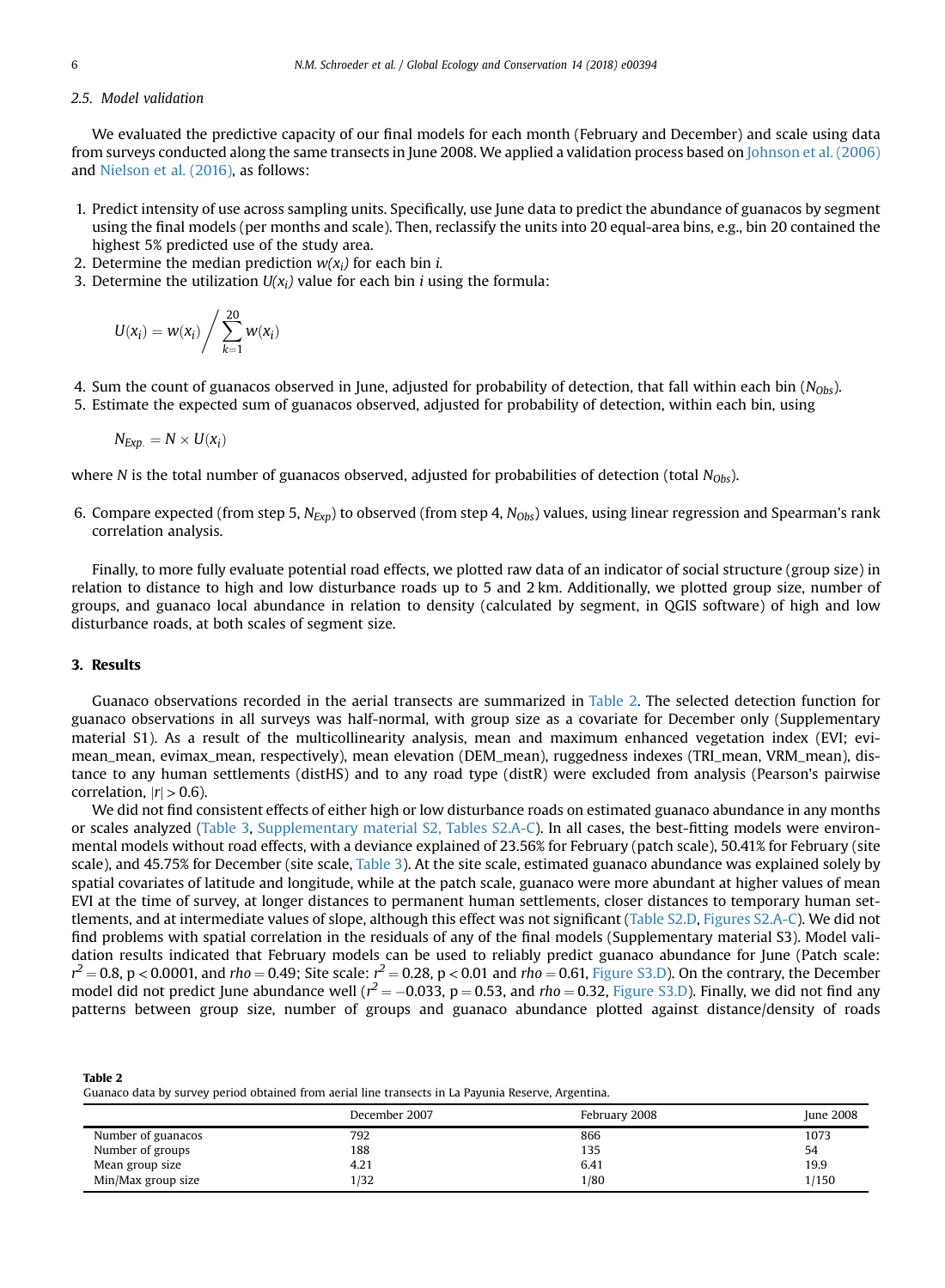#### <span id="page-6-0"></span>Table 3

Density surface model results by month and scale in La Payunia Reserve, Argentina, including the best selected model with smooth terms by each step (section [2.4](#page-3-0) in the text), Akaike Information Criterion (AIC), adjusted R square (Rsq), maximum likelihood score (ML), and deviance explained (DevExpl). The number after the covariate name in the selected model column is the effective degrees of freedom which indicates the complexity of the smooth function. Final models are in bold. References for covariates are in [Table 1.](#page-4-0)

| Month/scale                               | Model step                         | Selected model                      | <b>AIC</b> | Rsq        | ML    | DevExpl |
|-------------------------------------------|------------------------------------|-------------------------------------|------------|------------|-------|---------|
| February/patch-scale $(2.4 \text{ km}^2)$ | Road model                         | $s$ (dist $Hi4, 1$ )                | 492.5      | 0.0009     | 243.2 | 3.02%   |
|                                           | Environmental model                | s(febMea evi, 0.82),                | 481.8      | 0.040      | 239.2 | 23.56%  |
|                                           |                                    | $s(slope mean, 0.91)$ ,             |            |            |       |         |
|                                           |                                    | s(distPerm, 1.78),                  |            |            |       |         |
|                                           |                                    | $s$ (dist $Temp, 1.83$ )            |            |            |       |         |
|                                           | Environmental model $+$ road model | s (febMea_evi, 0.83), s             | 482.1      | 0.030      | 239.1 | 25.24%  |
|                                           |                                    | $(slope_mean, 0.79)$ , s            |            |            |       |         |
|                                           |                                    | (distPerm, 1.72), s (distTemp,      |            |            |       |         |
|                                           |                                    | 1.85), s (distHi4, 0.93)            |            |            |       |         |
| February/site-scale $(0.36 \text{ km}^2)$ | Road model                         | s (distHi, 0.93), s (distLo, 4.11)  | 1143.6     | 0.00192    | 573.6 | 11.42%  |
|                                           | <b>Environmental model</b>         | s(x,y, 19.03)                       | 1040.3     | 0.04316    | 533.8 | 50.41%  |
|                                           | Environmental model $+$ road model | s (x,y, 18.75), s (distHi, 0.30), s | 1045.7     | 0.02594    | 533.7 | 50.91%  |
|                                           |                                    | (distLo, 0.80)                      |            |            |       |         |
| December/site-scale $(0.36 \text{ km}^2)$ | Road model                         | s (distLo5, 1.94)                   | 1374.3     | 0.02822    | 686.0 | 3.6%    |
|                                           | <b>Environmental model</b>         | s(x,y, 19.64)                       | 1263.5     | $-0.00321$ | 645.6 | 45.75%  |
|                                           | Environmental model $+$ road model | $s(x,y, 19.62)$ , s (distLo5, 0.18) | 1268.8     | $-0.01410$ | 645.6 | 45.83%  |

(Supplementary material S4), supporting the absence of road effects on guanaco abundance and social structure under the conditions occurring in our study area.

# 4. Discussion

Contrary to our expectations and regardless of the level of road disturbance, roads had no measurable effect on guanaco local abundance, indicating that guanacos did not avoid roads at either spatial scale during any seasonal period analyzed. Guanaco group size and number of groups also did not appear to be affected by roads. Overall, we found no pattern of avoidance of roads, a finding different from the strong road avoidance often documented for other ungulates [\(Rowland et al.,](#page-9-0) [2000;](#page-9-0) [Whittington et al., 2004;](#page-9-0) [Wisdom et al., 2005;](#page-9-0) [D'Amico et al., 2016\)](#page-8-0). Our results suggest that the effect of roads on guanaco local abundance and distribution was neutral at the level of traffic (up to 27 vehicles per day in average), vehicle speed (up to 80–100 km/h), and analysis scales (0.36–2.4 km<sup>-2</sup>) of our study area, one with only low-intensity poaching.

This unexpected result of no road avoidance may have several explanations, which may serve as hypotheses for guiding future research. It is likely that the disturbance levels of La Payunia roads were below the threshold to which guanacos respond. Previous studies have demonstrated that animal responses to roads could be non-linear; i.e., a functional response. For example, the probability of elk occurrence was higher at road densities lower than 0.5 km km<sup>-2</sup> ([Frair et al., 2008](#page-8-0)), and road-crossing frequencies of moose were lower than expected by chance above road densities of 0.2 km km<sup>-2</sup> (summer) or 0.4 km km<sup>-2</sup> (winter) [\(Beyer et al., 2013](#page-8-0)). Although clear differences in disturbance levels existed between routes and tracks considered in this study, the number of circulating vehicles on both types of roads was lower than those considered in most other studies, for example, vehicles on highways [\(Gagnon et al., 2007](#page-8-0)). This level of traffic, however, is typical for habitats within the species' range, for example in Argentina, where 80% of the guanacos of the world reside [\(Baldi et al., 2016\)](#page-8-0). Because of relatively low level of disturbance on guanacos during our study, it is possible that open roads in Payunia are functionally equivalent to closed roads. More research is needed to elucidate the precise levels of traffic disturbance that elicit a response in guanacos, and the duration of that response.

An alternative, non-exclusive explanation is that guanacos tolerate the level of disturbance associated with the traffic and speed of vehicles in the study area because they do not experience negative consequences by staying instead of fleeing when they detect a vehicle. [Marino and Johnson \(2012\)](#page-9-0) showed that guanacos can become rapidly habituated (in 4 years of study) to motorized vehicles if harassment ceases and subsequent traffic acts as a neutral stimulus for enough time. Habituation to human presence has also been observed in guanacos of Torres del Paine (Chile, [Franklin and Johnson, 1984](#page-8-0)), of Ischigualasto Provincial Park (Argentina, [Malo et al., 2011](#page-9-0)), and in other large mammals in protected areas usually exposed to tourism as a non-lethal human contact [\(Rogala et al., 2011](#page-9-0); [Goldberg et al., 2014](#page-8-0)). The road-network density in our study area has been stable in recent decades. Poaching of guanacos was common in the past, but declined since the creation of the protected area in 1982 [\(Puig et al., 2003](#page-9-0)). Although guanacos may be more attentive and vigilant close to high-disturbance roads [\(Taraborelli](#page-9-0) [et al., 2014](#page-9-0)) as shown for other ungulates ([Stankowich, 2008\)](#page-9-0), it is possible that vigilance in response to traffic may not equate to road avoidance or altered habitat selection; this may be the case for our study, particularly under the low intensity of harassment by poachers.

Our results fit the low end of the spectrum of road use in contrast to previous guanaco studies at landscape scale in other study areas of northern Patagonia [\(Radovani et al., 2014](#page-9-0); [Rivas et al., 2015\)](#page-9-0). These authors found a direct and negative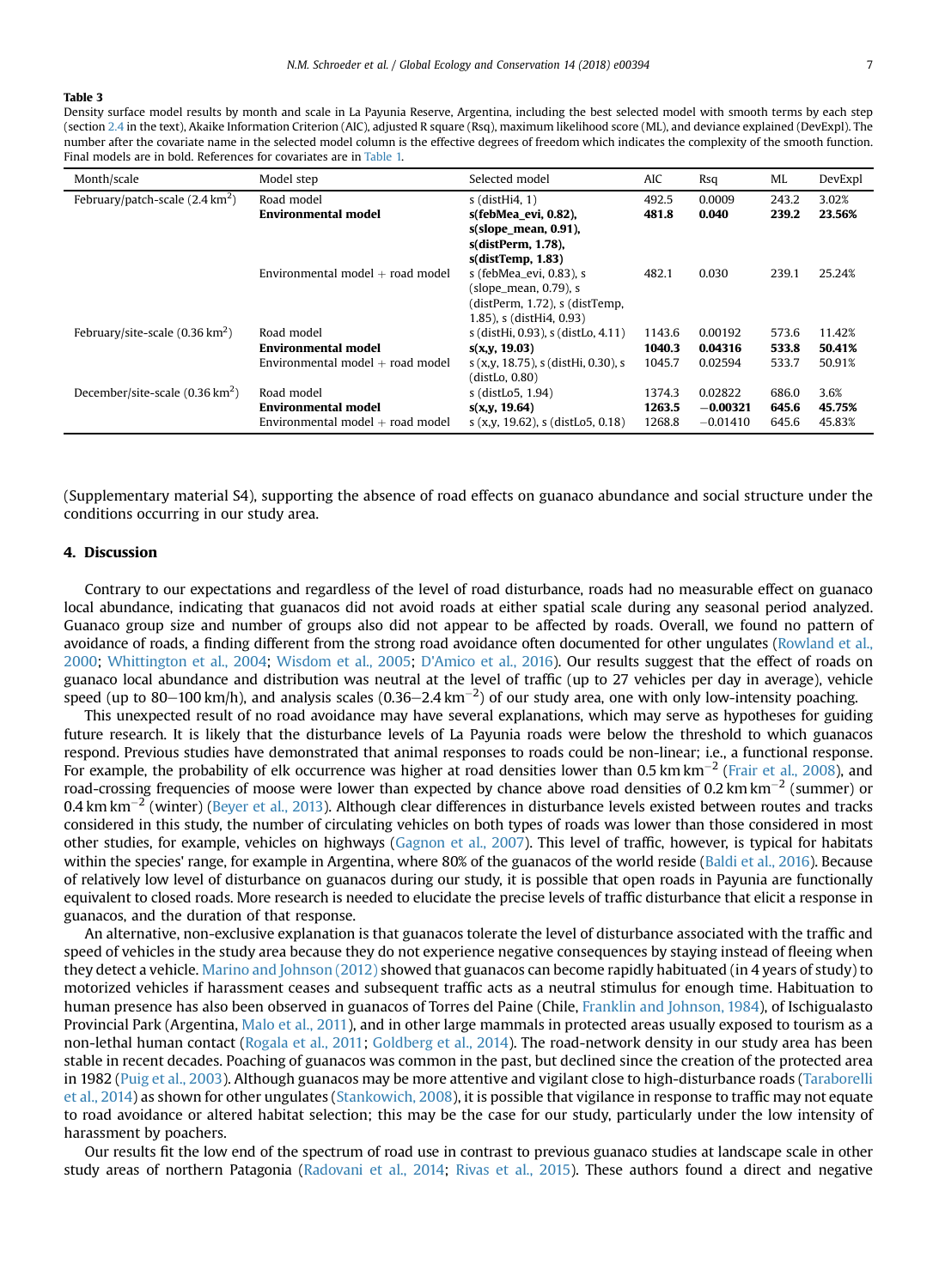association between road density and probability of presence [\(Rivas et al., 2015](#page-9-0)), density, recruitment and social structure [\(Radovani et al., 2014\)](#page-9-0) of guanacos, interpreted as a consequence of increased poaching pressure associated with the extensive network of roads. Radovani et al.  $(2014)$  found that densities of guanacos declined dramatically (up to 93–96%) and populations became fragmented over a 20-year period, likely in response to a substantial increase in road density (from 0.14 to 1.84 km km $^{-2}$ ) associated with oil exploration. The low road density (0.16 km km<sup>-2</sup>) and the dispersed spatial distribution of roads in our study area in La Payunia, along with the frequent presence of rangers and low harassment of poachers, probably contributed to roads not being perceived as a threat. This protected area may serve as a refuge for the guanaco population, which is the largest in northwestern Patagonia and seems to have been growing during the last two decades [\(Schroeder et al.,](#page-9-0) [2014\)](#page-9-0). Consequently, it is likely that at the landscape scale, guanacos select home ranges with few roads, but within their home range they do not avoid roads locally (i.e. they readily cross and use areas close to roads).

At the patch scale, our results indicate that suitable habitat consists of areas of higher productivity, greater distance to permanent human settlements (although close to temporary ones), and slightly steep slopes. Animals may perceive different levels of risk to different types of human disturbance. For example, humans on foot can be more disrupting for ungulates than in vehicles ([Stankowich, 2008](#page-9-0)), and humans off trails can be perceived as more threatening than on trails [\(Miller et al., 2001;](#page-9-0) [Taylor and Knight, 2003\)](#page-9-0). The permanent human settlements in our study area are mostly on the flat zones of reserve's periphery with strong presence and abundance of livestock in its areas of influence [\(Schroeder et al., 2013,](#page-9-0) [2014](#page-9-0)). Settlers on horseback with dogs frequently herd livestock every night to avoid predation by cougars. On the contrary, temporary human settlements are a few settlements of seasonal use, located in areas of low accessibility [\(Ovando et al., 2011\)](#page-9-0). Strong negative associations between guanaco and livestock, especially sheep and goats, have been extensively documented, providing evi-dence of a mechanism of competition for forage among these ecologically similar herbivores [\(Baldi et al., 2001](#page-8-0); [Pedrana et al.,](#page-9-0) [2010;](#page-9-0) [Schroeder et al., 2013](#page-9-0); [Radovani et al., 2014;](#page-9-0) [Rivas et al., 2015](#page-9-0)). Therefore, although our study does not allow inference about the mechanisms underlying the patterns found, the higher presence of herders on horseback with dogs, combined with higher interspecific competition with livestock and lower availability of forage close to permanent human settlements, probably explain guanaco selection for inner habitats in the reserve [\(Schroeder et al., 2014\)](#page-9-0).

At the site scale, habitat selection was related only to geographic coordinates. Guanacos are more abundant in the northern parts of the reserve in December, moving to central-southern zones in February (Supplementary material S2, Figures S2.B, C) and also in June, as shown by model validation. The guanaco is a social species that forms different social units more or less stable in time depending on the environmental conditions and the possibilities of dispersion (González et al., 2006). Migrating guanacos form large mixed herds in late summer-autumn to search for better weather and forage supply. Our June data reflected fewer but larger groups [\(Table 1\)](#page-4-0), especially in comparison with December, when the animals are in reproductive stage forming family harems, non-reproductive male groups and solitary males. Thus, changes in the social structure and seasonal migratory movements could explain the similarities in habitat selection between February and June, as well as differences in December.

In conclusion, our results present an interesting and uncommon case of roads not posing the typical anthropogenic disturbance normally reported for large mammals, and may be unique to guanacos due to special circumstances in the study area. Additional research to evaluate guanaco responses to a wider range of traffic volumes and speeds, road densities and in response to different types of road use (e.g., for livestock management versus poaching/hunting, energy extraction, or tourism) and human harassment experience, is needed to elucidate the broader pattern of guanaco-road relationships across the species' range. The incorporation of experimental studies with a BACI design (before-after-control-impact) as much as possible is strongly recommended to maximize inferential strength and contribute to road planning decisions ([Roedenbeck](#page-9-0) [et al., 2007\)](#page-9-0).

Finally, our results have methodological implications for research and management of guanaco and other large mammals. Most published research on abundance and distribution of guanaco across the species' range (e.g. [Travaini et al., 2007,](#page-9-0) [2015;](#page-9-0) [Schroeder et al., 2014](#page-9-0); [Moraga et al., 2014](#page-9-0)) but also of other large-bodied animal species in other landscapes [\(Grünewald et al.,](#page-8-0) [2016](#page-8-0); [Arbieu et al., 2017;](#page-8-0) [Yirga et al., 2017](#page-10-0)) has relied wholly or partially on counts from roads, without formally assessing the behavior of species that may be avoiding the roads. Our findings suggest that a low-poaching level landscape with <0.16 km km<sup>-2</sup> of unpaved road density and an average traffic disturbance of 27 vehicles per day does not affect guanaco local abundance and distribution. This means that it is possible to use road counts for this species in similar conditions. However, we suggest caution with generalizations to other landscapes and contexts since, as discussed previously, the conditions of our study could be the exception for most of the guanaco range. The differences between our findings and previous research show the risk of assuming beforehand that no road avoidance occurs when roads are used as transects to estimate guanaco density. On the contrary, these potential biases should be evaluated across different environmental conditions and scales of interest to allow effective research and management.

#### Declarations of interest

None.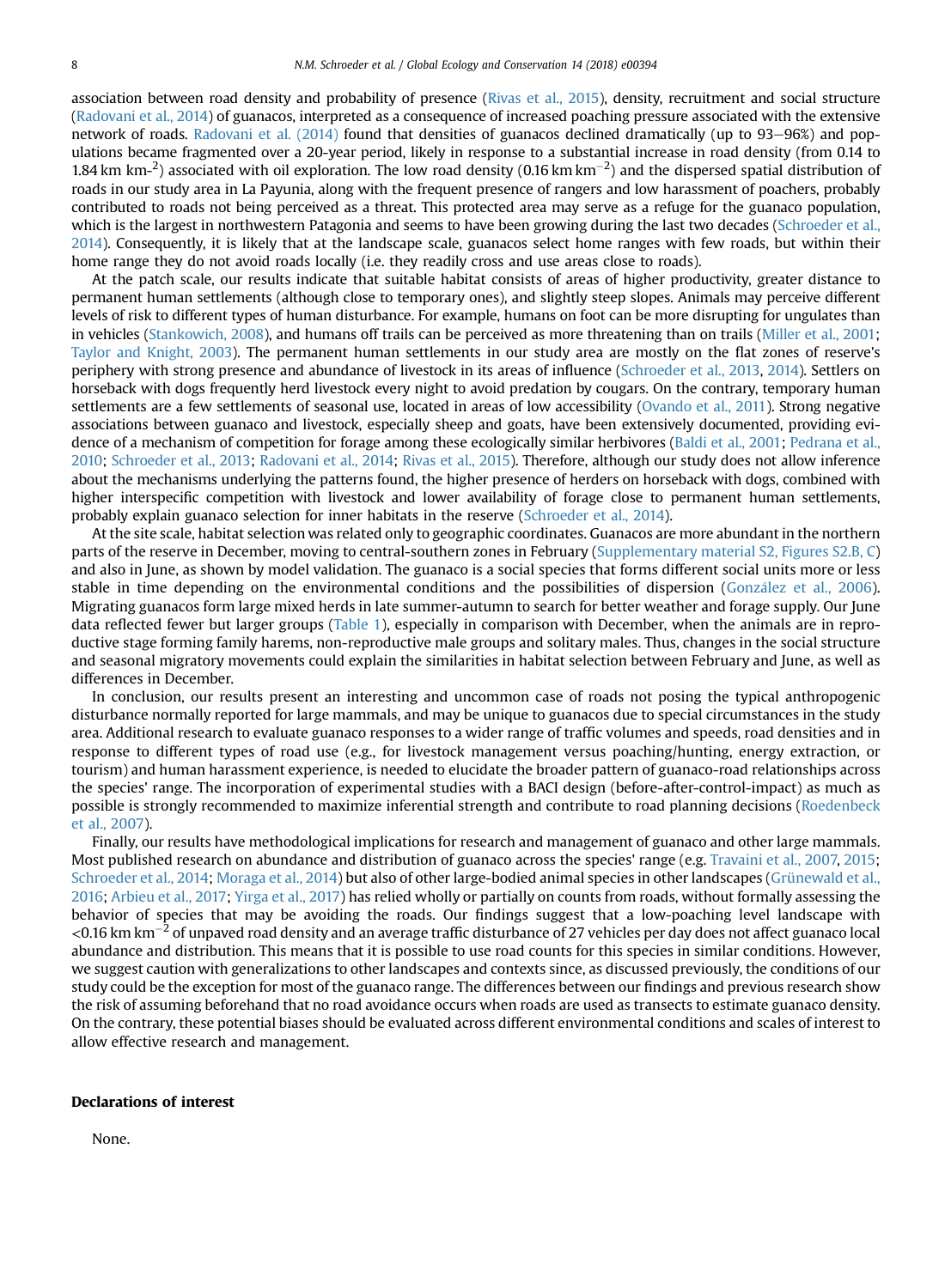#### <span id="page-8-0"></span>Acknowledgments

Thanks to María Jose Bolgeri for field assistance during the aerial surveys, to Martin C. Funes for support in the design of aerial surveys, to David Miller and Derek Spitz for analytical support and to Diego V azquez, Jimena Dorado, Nydia Vitale, and Pablo Moreno for comments to the manuscripts. This study was partially funded by grants from Wildlife Conservation Society <https://www.wcs.org/>(AG, AN), Agencia de Promoción Científica y Tecnológica PICT 2005-34120 [http://www.agencia.mincyt.](http://www.agencia.mincyt.gob.ar/) [gob.ar/](http://www.agencia.mincyt.gob.ar/) (AN), Consejo Nacional de Investigaciones Científicas y Tecnicas of Argentina-Programa de Financiamiento Parcial de Estadías en el Exterior <http://www.conicet.gov.ar/> (NS), Fundacion Williams <https://www.fundacionwilliams.org.ar/>(NS) and US Forest Service International Visitor Program G-3-10895 <https://www.fs.fed.us/about-agency/visitor-program> (NS, MW). We thank the U.S. Forest Service Pacific Northwest Research Station ([https://www.fs.fed.us/pnw/\)](https://www.fs.fed.us/pnw/) for additional office and housing support for international collaboration on this research.

#### Appendix A. Supplementary data

Supplementary data related to this article can be found at [https://doi.org/10.1016/j.gecco.2018.e00394.](https://doi.org/10.1016/j.gecco.2018.e00394)

#### References

- Acebes, P., Malo, J.E., Traba, J., 2013. Trade-offs between food availability and predation risk in desert environments: the case of polygynous monomorphic guanaco (Lama guanicoe). J. Arid. Environ. 97, 136–142. [https://doi.org/10.1016/j.jaridenv.2013.05.017.](https://doi.org/10.1016/j.jaridenv.2013.05.017)
- Arbieu, U., Grünewald, C., Martín-Lopez, B., et al., 2017. Mismatches between supply and demand in wildlife tourism: insights for assessing cultural ecosystem services. Ecol. Indic. 78, 282-291. [https://doi.org/10.1016/j.ecolind.2017.03.035.](https://doi.org/10.1016/j.ecolind.2017.03.035)
- Baldi, R., Albon, S.A.D., Elston, D.A.E., 2001. Guanacos and sheep: evidence for continuing competition in arid Patagonia. Oecologia 129, 561-570. [https://doi.](https://doi.org/10.1007/s004420100770) [org/10.1007/s004420100770.](https://doi.org/10.1007/s004420100770)
- [Baldi, R., Novaro, A., Funes, M., et al., 2010. Guanaco management in patagonian rangelands: a conservation opportunity on the brink of collapse. In:](http://refhub.elsevier.com/S2351-9894(18)30016-7/sref4) Du [Toit, J.T., Kock, R., Deutsch, J. \(Eds.\), Conserving Wildlife while Maintaining Livestock in Semi-arid Ecosystems. John Wiley](http://refhub.elsevier.com/S2351-9894(18)30016-7/sref4) & [Sons, Ltd, Chichester, pp.](http://refhub.elsevier.com/S2351-9894(18)30016-7/sref4)  $266 - 290$  $266 - 290$
- Baldi, R.B., Acebes, P., Cuellar, E., Funes, M., Hoces, D., Puig, S., Franklin, W.L., 2016. Lama guanicoe. The IUCN Red List of Threatened Species 2016: e. T11186A18540211. [https://doi.org/10.2305/IUCN.UK.2016-1.RLTS.T11186A18540211.en.](https://doi.org/10.2305/IUCN.UK.2016-1.RLTS.T11186A18540211.en)
- Beyer, H.L., Ung, R., Murray, D.L., Fortin, M.-J., 2013. Functional responses, seasonal variation and thresholds in behavioural responses of moose to road density. J. Appl. Ecol. 50, 286-294. <https://doi.org/10.1111/1365-2664.12042>.
- Bolgeri, M.J., Novaro, A.J., 2015. Variación espacial en la depredación por puma (Puma concolor) sobre guanacos (Lama guanicoe) en La Payunia. Masto[zoología Neotrop 22, 255](http://refhub.elsevier.com/S2351-9894(18)30016-7/sref7) $-264$  $-264$ .
- [Buckland, S.T., Anderson, D.R., Burnham, K.P., et al., 2001. Introduction to Distance Sampling. Oxford University Press, Oxford.](http://refhub.elsevier.com/S2351-9894(18)30016-7/sref8)
- [Burnham, K.P., Anderson, D.R., 2002. Model Selection and Multimodel Inference: a Practical Information-theoretic Approach. Springer-Verlag, New York](http://refhub.elsevier.com/S2351-9894(18)30016-7/sref9). Carmanchahi, P.D., Schroeder, N.M., Bolgeri, M.J., et al., 2014. Effects of live-shearing on population parameters and movement in sedentary and migratory populations of guanacos Lama guanicoe. Oryx 49, 1-9. [https://doi.org/10.1017/S0030605314000027.](https://doi.org/10.1017/S0030605314000027)
- Chen, H.L., Koprowski, J.L., 2016. Differential effects of roads and traffic on space use and movements of native forest-dependent and introduced edgetolerant species. PLoS One 11. [https://doi.org/10.1371/journal.pone.0148121.](https://doi.org/10.1371/journal.pone.0148121)
- D'Amico, M., Périquet, S., Román, J., Revilla, E., 2016. Road avoidance responses determine the impact of heterogeneous road networks at a regional scale. J. Appl. Ecol. 53, 181-190. <https://doi.org/10.1111/1365-2664.12572>.
- Donadio, E., Buskirk, S., 2006. Flight behavior in guanacos and vicunas in areas with and without poaching in western Argentina. Biol. Conserv. 127, ~ 139-145. [https://doi.org/10.1016/j.biocon.2005.08.004.](https://doi.org/10.1016/j.biocon.2005.08.004)
- [Fahrig, L., Rytwinski, T., 2009. Effects of roads on animal abundance: an empirical review and synthesis. Ecol. Soc. 14, 21](http://refhub.elsevier.com/S2351-9894(18)30016-7/sref14)-[41 doi: Artn 21.](http://refhub.elsevier.com/S2351-9894(18)30016-7/sref14)
- Fey, K., Hämäläinen, S., Selonen, V., 2016. Roads are no barrier for dispersing red squirrels in an urban environment. Behav. Ecol. 27, 741 747. [https://doi.org/](https://doi.org/10.1093/beheco/arv215) [10.1093/beheco/arv215](https://doi.org/10.1093/beheco/arv215).

[Forman, R.T.T., Alexander, L.E., 1998. Roads and their major ecological effects. Annu. Rev. Ecol. Syst. 29, 207](http://refhub.elsevier.com/S2351-9894(18)30016-7/sref16)-[231.](http://refhub.elsevier.com/S2351-9894(18)30016-7/sref16)

- Forman, R.T.T., Deblinger, R.D., 2000. The Ecological Road-Effect Zone of a Massachusetts (U.S.A.) Suburban Highway. Conserv. Biol. 14, 36-46. [https://doi.](https://doi.org/10.1046/j.1523-1739.2000.99088.x) [org/10.1046/j.1523-1739.2000.99088.x](https://doi.org/10.1046/j.1523-1739.2000.99088.x).
- [Forman, R., Sperling, D., Bissonette, J., et al., 2003. Road Ecology: Science and Solutions. Island Press, Washington, DC.](http://refhub.elsevier.com/S2351-9894(18)30016-7/sref18)
- Frair, J.L., Merrill, E.H., Beyer, H.L., Morales, J.M., 2008. Thresholds in landscape connectivity and mortality risks in response to growing road networks. J. Appl. Ecol. 45, 1504-1513. <https://doi.org/10.1111/j.1365-2664.2008.01526.x>.
- [Franklin, W.L., Johnson, W.E., 1984. Hand Capture of Newborn Open-Habitat Ungulates: The South American Guanaco. Wildl. Soc. Bull. 22, 253](http://refhub.elsevier.com/S2351-9894(18)30016-7/sref20)-[259](http://refhub.elsevier.com/S2351-9894(18)30016-7/sref20).
- Franklin, W.L., Johnson, W.E., Sarno, R.J., Iriarte, J.A., 1999. Ecology of the Patagonia puma Felis concolor patagonica in southern Chile. Biol. Conserv. 90, 33e40. [https://doi.org/10.1016/S0006-3207\(99\)00008-7.](https://doi.org/10.1016/S0006-3207(99)00008-7)
- Gagnon, J.W., Theimer, T.A.D.C., Boe, S., et al., 2007. Traffic Volume Alters Elk Distribution and Highway Crossings in Arizona. J. Wildl. Manage 71, 2318-2323. [https://doi.org/10.2193/2006-224.](https://doi.org/10.2193/2006-224)
- [Goldberg, J.F., Hebblewhite, M., Bardsley, J., 2014. Consequences of a Refuge for the Predator-Prey Dynamics of a Wolf-Elk System in Banff National Park,](http://refhub.elsevier.com/S2351-9894(18)30016-7/sref23) [Alberta, Canada. PLoS One 9, e91417.](http://refhub.elsevier.com/S2351-9894(18)30016-7/sref23)
- González, B.A., Palma, R.E., Zapata, B., Marín, J.C., 2006. Taxonomic and biogeographical status of guanaco Lama guanicoe (Artiodactyla, Camelidae). Mamm. Rev. 36, 157-178. [https://doi.org/10.1111/j.1365-2907.2006.00084.x.](https://doi.org/10.1111/j.1365-2907.2006.00084.x)
- Grünewald, C., Schleuning, M., Böhning-Gaese, K., 2016. Biodiversity, scenery and infrastructure: Factors driving wildlife tourism in an African savannah national park. Biol. Conserv. 201, 60-68. [https://doi.org/10.1016/j.biocon.2016.05.036.](https://doi.org/10.1016/j.biocon.2016.05.036)

[Haskell, S.P., Nielson, R.M., Ballard, W.B., et al., 2006. Dynamic responses of calving caribou to oil](http://refhub.elsevier.com/S2351-9894(18)30016-7/sref26)fields in northern Alaska. Arctic 59, 179–[190](http://refhub.elsevier.com/S2351-9894(18)30016-7/sref26).

- Hayes, S.G., Leptich, D.J., Zager, P., 2002. Proximate Factors Affecting Male Elk Hunting Mortality in Northern Idaho. J. Wildl. Manage 66, 491-499. [https://](https://doi.org/10.2307/3803182) [doi.org/10.2307/3803182](https://doi.org/10.2307/3803182).
- Hedley, S.L., Buckland, S.T., 2004. Spatial models for line transect sampling. J. Agric. Biol. Environ. Stat. 9, 181-199. [https://doi.org/10.1198/1085711043578.](https://doi.org/10.1198/1085711043578) Iranzo, E.C., Traba, J., Acebes, P., et al., 2013. Niche segregation between wild and domestic herbivores in Chilean Patagonia. PLoS One 8, e59326. [https://doi.](https://doi.org/10.1371/journal.pone.0059326) [org/10.1371/journal.pone.0059326.](https://doi.org/10.1371/journal.pone.0059326)

[Johnson, D.H., 1980. The comparison of usage and availability measurements for evaluating resource preference. Ecology 61, 65](http://refhub.elsevier.com/S2351-9894(18)30016-7/sref30)-[71.](http://refhub.elsevier.com/S2351-9894(18)30016-7/sref30)

Johnson, C.J., Nielsen, S.E., Merrill, E.H., et al., 2006. Resource Selection Functions Based on Use-Availability Data: Theoretical Motivation and Evaluation Methods. J. Wildl. Manage 70, 347-357. [https://doi.org/10.2193/0022-541X\(2006\)70\[347:RSFBOU\]2.0.CO;2.](https://doi.org/10.2193/0022-541X(2006)70[347:RSFBOU]2.0.CO;2)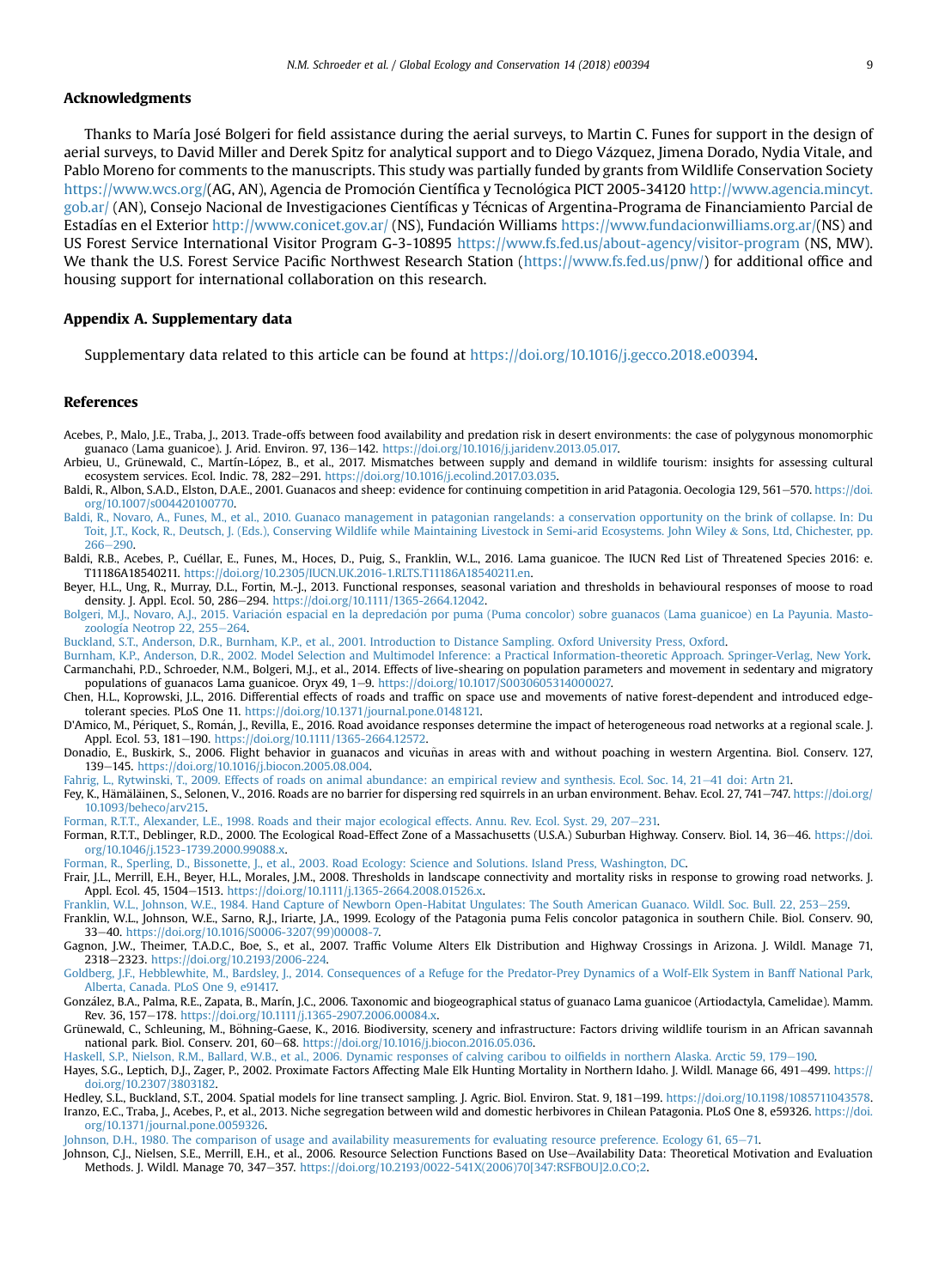<span id="page-9-0"></span>Lambertucci, S.A., Speziale, K.L., Rogers, T.E., Morales, J.M., 2009. How do roads affect the habitat use of an assemblage of scavenging raptors? Biodivers. Conserv. 18, 2063-2074. [https://doi.org/10.1007/s10531-008-9573-3.](https://doi.org/10.1007/s10531-008-9573-3)

Laurian, C., Dussault, C., Ouellet, I.-P., et al., 2008. Behavior of Moose Relative to a Road Network. I. Wildl. Manage 72, 1550-1557. [https://doi.org/10.2193/](https://doi.org/10.2193/2008-063) [2008-063.](https://doi.org/10.2193/2008-063)

Leblond, M., Dussault, C., Ouellet, J.-P., 2013. Avoidance of roads by large herbivores and its relation to disturbance intensity. J. Zool. 289, 32-40. [https://doi.](https://doi.org/10.1111/j.1469-7998.2012.00959.x) [org/10.1111/j.1469-7998.2012.00959.x.](https://doi.org/10.1111/j.1469-7998.2012.00959.x)

Malo, J.E., Acebes, P., Traba, J., 2011. Measuring ungulate tolerance to human with flight distance: A reliable visitor management tool? Biodivers. Conserv. 20, 3477e3488. [https://doi.org/10.1007/s10531-011-0136-7.](https://doi.org/10.1007/s10531-011-0136-7)

[Marino, A., Johnson, A., 2012. Behavioural response of free-ranging guanacos \(Lama guanicoe\) to land-use change: habituation to motorised vehicles in a](http://refhub.elsevier.com/S2351-9894(18)30016-7/sref36) [recently created reserve. Wildl. Res. 39, 503](http://refhub.elsevier.com/S2351-9894(18)30016-7/sref36)-[511.](http://refhub.elsevier.com/S2351-9894(18)30016-7/sref36)

[Marques, F.F.C., Buckland, S.T., 2004. Covariate models for the detection function. In: Buckland, S.T., Anderson, D.R., Burnham, K.P., et al. \(Eds.\), Advanced](http://refhub.elsevier.com/S2351-9894(18)30016-7/sref37) [Distance Sampling. Oxford University Press, Oxford](http://refhub.elsevier.com/S2351-9894(18)30016-7/sref37).

[Marques, T.A., Buckland, S.T., Bispo, R., Howland, B., 2013. Accounting for animal density gradients using independent information in distance sampling](http://refhub.elsevier.com/S2351-9894(18)30016-7/sref38) [surveys. Stat. Methods Appl. 22, 67](http://refhub.elsevier.com/S2351-9894(18)30016-7/sref38)-[80.](http://refhub.elsevier.com/S2351-9894(18)30016-7/sref38)

[Martínez Carretero, E., 2004. La Provincia Fitogeogr](http://refhub.elsevier.com/S2351-9894(18)30016-7/sref39)áfi[ca de la Payunia. Bol. Soc. Argent. Bot](http://refhub.elsevier.com/S2351-9894(18)30016-7/sref39)á[nica 39, 195](http://refhub.elsevier.com/S2351-9894(18)30016-7/sref39)–[226.](http://refhub.elsevier.com/S2351-9894(18)30016-7/sref39)

[Miller, S.G., Knight, R.L., Miller, C.K., 2001. Wildlife Responses to Pedestrians and Dogs. Wildl. Soc. Bull. 29, 124](http://refhub.elsevier.com/S2351-9894(18)30016-7/sref40)–[132.](http://refhub.elsevier.com/S2351-9894(18)30016-7/sref40)

[Miller, D.L., Burt, M.L., Rexstad, E.A., Thomas, L., 2013. Spatial models for distance sampling data: Recent developments and future directions. Methods Ecol.](http://refhub.elsevier.com/S2351-9894(18)30016-7/sref41) [Evol. 4, 1001](http://refhub.elsevier.com/S2351-9894(18)30016-7/sref41)-[1010.](http://refhub.elsevier.com/S2351-9894(18)30016-7/sref41)

Moraga, C.A., Funes, M.C., Pizarro, J.C., et al., 2014. Effects of livestock on guanaco Lama guanicoe density, movements and habitat selection in a forest-grassland mosaic in Tierra del Fuego, Chile. Oryx 1-12. https://doi.org/10.1017/S0030605312001238

Nabte, M.J., Marino, A.I., Rodríguez, M.V., et al., 2013. Range Management Affects Native Ungulate Populations in Península Valdes, a World Natural Heritage. PLoS One 8, 1-7. <https://doi.org/10.1371/journal.pone.0055655>.

Neumann, W., Ericsson, G., Dettki, H., Radeloff, V.C., 2013. Behavioural response to infrastructure of wildlife adapted to natural disturbances. Landsc. Urban Plan. 114, 9-27. <https://doi.org/10.1016/j.landurbplan.2013.02.002>.

Nielson, R.M., Murphy, R.K., Millsap, B.A., Howe, W.H., 2016. Modeling Late-Summer Distribution of Golden Eagles (Aquila chrysaetos) in the Western United States. PLoS One 1-18. [https://doi.org/10.1371/journal.pone.0159271.](https://doi.org/10.1371/journal.pone.0159271)

Ovando, E., Poblete, R., Ordoñez, R., Hugo, Tucker, 2011. Señ[ores de la Sierra, los Castroneros de Malargüe. Aproximaciones a su conocimiento desde la](http://refhub.elsevier.com/S2351-9894(18)30016-7/sref46) [Historia Oral. In: X Encuentro Nacional y IV Congreso Internacional de Historia Oral. San Luis.](http://refhub.elsevier.com/S2351-9894(18)30016-7/sref46)

Pedrana, J., Bustamante, J., Travaini, A., Rodríguez, A., 2010. Factors influencing guanaco distribution in southern Argentine Patagonia and implications for its sustainable use. Biodivers. Conserv. 19, 3499-3512. [https://doi.org/10.1007/s10531-010-9910-1.](https://doi.org/10.1007/s10531-010-9910-1)

[Puig, S., Ferraris, G., Superina, M., Videla, F., 2003. Distribucion de densidades de guanacos \(Lama guanicoe\) en el norte de la Reserva La Payunia y su](http://refhub.elsevier.com/S2351-9894(18)30016-7/sref48) a[rea de](http://refhub.elsevier.com/S2351-9894(18)30016-7/sref48) infl[uencia \(Mendoza, Argentina\). Multequina 12, 37](http://refhub.elsevier.com/S2351-9894(18)30016-7/sref48)-[48.](http://refhub.elsevier.com/S2351-9894(18)30016-7/sref48)

Radovani, N.I., Funes, M.C., Walker, R.S., et al., 2014. Guanaco Lama guanicoe numbers plummet in an area subject to poaching from oil-exploration trails in Patagonia. Oryx 49, 42-50. <https://doi.org/10.1017/S0030605312001226>.

Rivas, L.F., Novaro, A.J., Funes, M.C., Walker, R.S., 2015. Rapid Assessment of Distribution of Wildlife and Human Activities for Prioritizing Conservation Actions in a Patagonian Landscape. PLoS One 10, e0127265. <https://doi.org/10.1371/journal.pone.0127265>.

[Roedenbeck, I.A., Fahrig, L., Findlay, C.S., et al., 2007. Rauischholzhausen-agenda for road ecology. Ecol. Soc. 12, 11.](http://refhub.elsevier.com/S2351-9894(18)30016-7/sref51)

[Rogala, J.K., Hebblewhite, M., Whittington, J., et al., 2011. Human Activity Differentially Redistributes Large Mammals in the Canadian Rockies National](http://refhub.elsevier.com/S2351-9894(18)30016-7/sref52) [Parks. Ecol. Soc. 16](http://refhub.elsevier.com/S2351-9894(18)30016-7/sref52).

[Rowland, M.M., Wisdom, M.J., Johnson, B.K., et al., 2000. Elk Distribution and Modeling in Relation to Roads. J. Wildl. Manage 64, 672](http://refhub.elsevier.com/S2351-9894(18)30016-7/sref53)–[684](http://refhub.elsevier.com/S2351-9894(18)30016-7/sref53).<br>Rowland, M.M., Wisdom, M.J., Johnson, B.K., Penninger, M.A., 2004. Effects of Road Rahm, J. (Ed.), Transactions of the 69'"[North American Wildlife and Natural Resources Conference. Wildlife Management Institute, Spokane, pp.](http://refhub.elsevier.com/S2351-9894(18)30016-7/sref54)  $491 - 508.$  $491 - 508.$  $491 - 508.$  $491 - 508.$ 

[Rudran, R., Kunz, T.H., Southwell, C., et al., 1996. Observatiuonal Techniques for nonvolant mammals. In: Wilson, D.E., Cole, F.R., Nichols, J.D., et al. \(Eds.\),](http://refhub.elsevier.com/S2351-9894(18)30016-7/sref55) [Measuring and Monitoring Biological Diversity - Standard Methods for Mammals. Smithsonian Institution Press, Washington, pp. 81](http://refhub.elsevier.com/S2351-9894(18)30016-7/sref55)–[104](http://refhub.elsevier.com/S2351-9894(18)30016-7/sref55).

Rytwinski, T., Fahrig, L., 2012. Do species life history traits explain population responses to roads ? A meta-analysis. Biol. Conserv. 147, 87–98. [https://doi.](https://doi.org/10.1016/j.biocon.2011.11.023) [org/10.1016/j.biocon.2011.11.023](https://doi.org/10.1016/j.biocon.2011.11.023).

Sappington, M.J., Longshore, K.M., Daniel, B., 2005. Quantifying Landscape Ruggedness for Animal Habitat Analysis : A Case Study Using Bighorn Sheep in the Mojave Desert. J. Wildl. Manage 71, 1419-1426. <https://doi.org/10.2193/2005-723>.

Schroeder, N.M., Matteucci, S.D., Moreno, P.G., et al., 2014. Spatial and Seasonal Dynamic of Abundance and Distribution of Guanaco and Livestock: Insights from using Density Surface and Null Models. PLoS One 9, e85960. [https://doi.org/10.1371/journal.pone.0085960.](https://doi.org/10.1371/journal.pone.0085960)

Schroeder, N.M., Ovejero, R., Moreno, P.G., et al., 2013. Including species interactions in resource selection of guanacos and livestock in Northern Patagonia. J. Zool. 291, 213-225. <https://doi.org/10.1111/jzo.12065>.

Stankowich, T., 2008. Ungulate flight responses to human disturbance : A review and meta-analysis. Biol. Conserv. 1, 2159-2173. [https://doi.org/10.1016/j.](https://doi.org/10.1016/j.biocon.2008.06.026) [biocon.2008.06.026](https://doi.org/10.1016/j.biocon.2008.06.026).

Steen, D.A., Aresco, M.J., Beilke, S.G., et al., 2006. Relative vulnerability of female turtles to road mortality. Anim. Conserv. 9, 269-273. [https://doi.org/10.](https://doi.org/10.1111/j.1469-1795.2006.00032.x) [1111/j.1469-1795.2006.00032.x.](https://doi.org/10.1111/j.1469-1795.2006.00032.x)

Stevens, V.M., Leboulenge E, Wesselingh RA., Baguette, M., 2006. Quantifying functional connectivity: Experimental assessment of boundary permeability for the natterjack toad (Bufo calamita). Oecologia 150, 161-171. [https://doi.org/10.1007/s00442-006-0500-6.](https://doi.org/10.1007/s00442-006-0500-6)

Taraborelli, P., Ovejero, R., Mosca Torres, M.E., et al., 2014. Different factors that modify anti-predator behaviour in guanacos (Lama guanicoe). Acta Theriol. Warsz. 59, 529-539. <https://doi.org/10.1007/s13364-014-0186-9>

Travaini, A., Bustamante, J., Rodríguez, A., et al., 2007. An integrated framework to map animal distributions in large and remote regions. Divers Distrib. 13, 289-298. [https://doi.org/10.1111/j.1472-4642.2007.00338.x.](https://doi.org/10.1111/j.1472-4642.2007.00338.x)

Travaini, A., Zapata, S.C., Bustamante, J., et al., 2015. Guanaco abundance and monitoring in Southern Patagonia: distance sampling reveals substantially greater numbers than previously reported. Zool. Stud. 54, 23. <https://doi.org/10.1186/s40555-014-0097-0>.

Trombulak, S.C., Frissell, C.A., 2000. Review of Ecological Effects of Roads on Terrestrial and Aquatic Communities. Conserv. Biol. 14, 18-30. [https://doi.org/](https://doi.org/10.1046/j.1523-1739.2000.99084.x) [10.1046/j.1523-1739.2000.99084.x](https://doi.org/10.1046/j.1523-1739.2000.99084.x).

Thurfjell, H., Spong, G., Olsson, M., Ericsson, G., 2015. Avoidance of high traffic levels results in lower risk of wild boar-vehicle accidents. Landsc. Urban Plan. 133, 98-104. [https://doi.org/10.1016/j.landurbplan.2014.09.015.](https://doi.org/10.1016/j.landurbplan.2014.09.015)

Taylor, A.R., Knight, R.L., 2003. Wildlife responses to recreation and associated visitor perceptions. Ecol. Appl. 13, 951-963. [https://doi.org/10.1890/1051-](https://doi.org/10.1890/1051-0761(2003)13[951:WRTRAA]2.0.CO;2) [0761\(2003\)13\[951:WRTRAA\]2.0.CO;2.](https://doi.org/10.1890/1051-0761(2003)13[951:WRTRAA]2.0.CO;2)

[van der Ree, R., Jaeger, J.A.G., Rytwinski, T., van der Grift, E.A., 2015. Good Science and Experimentation are Needed in Road Ecology. In: van der Ree,](http://refhub.elsevier.com/S2351-9894(18)30016-7/sref69) R., [Smith, D.J., Grilo, C. \(Eds.\), Handbook of Road Ecology. John Wiley](http://refhub.elsevier.com/S2351-9894(18)30016-7/sref69) & [Sons, Ltd, pp. 71](http://refhub.elsevier.com/S2351-9894(18)30016-7/sref69)-[81.](http://refhub.elsevier.com/S2351-9894(18)30016-7/sref69)

[Whittington, J., St Clair, C.C., Mercer, G., 2004. Path tortuosity and the permeability of roads and trails to wolf movement. Ecol. Soc. 9, 4](http://refhub.elsevier.com/S2351-9894(18)30016-7/sref70).

[Wilson, R.R., Parrett, L.S., Joly, K., Dau, J.R., 2016. Effects of roads on individual caribou movements during migration. Biol. Conserv. 195, 2](http://refhub.elsevier.com/S2351-9894(18)30016-7/sref71)-[8 \(doi\)](http://refhub.elsevier.com/S2351-9894(18)30016-7/sref71).

[Wisdom, M., Cimon, N., Johnson, B., 2005. Spatial partitioning by mule deer and elk in relation to traf](http://refhub.elsevier.com/S2351-9894(18)30016-7/sref72)fic. In: Wisdom, M.J. (Ed.), The Starkey Project: a [Synthesis of Long-term Studies of elk and Mule Deer. Alliance Communications Group, Kansas, pp. 53](http://refhub.elsevier.com/S2351-9894(18)30016-7/sref72)-[66](http://refhub.elsevier.com/S2351-9894(18)30016-7/sref72).